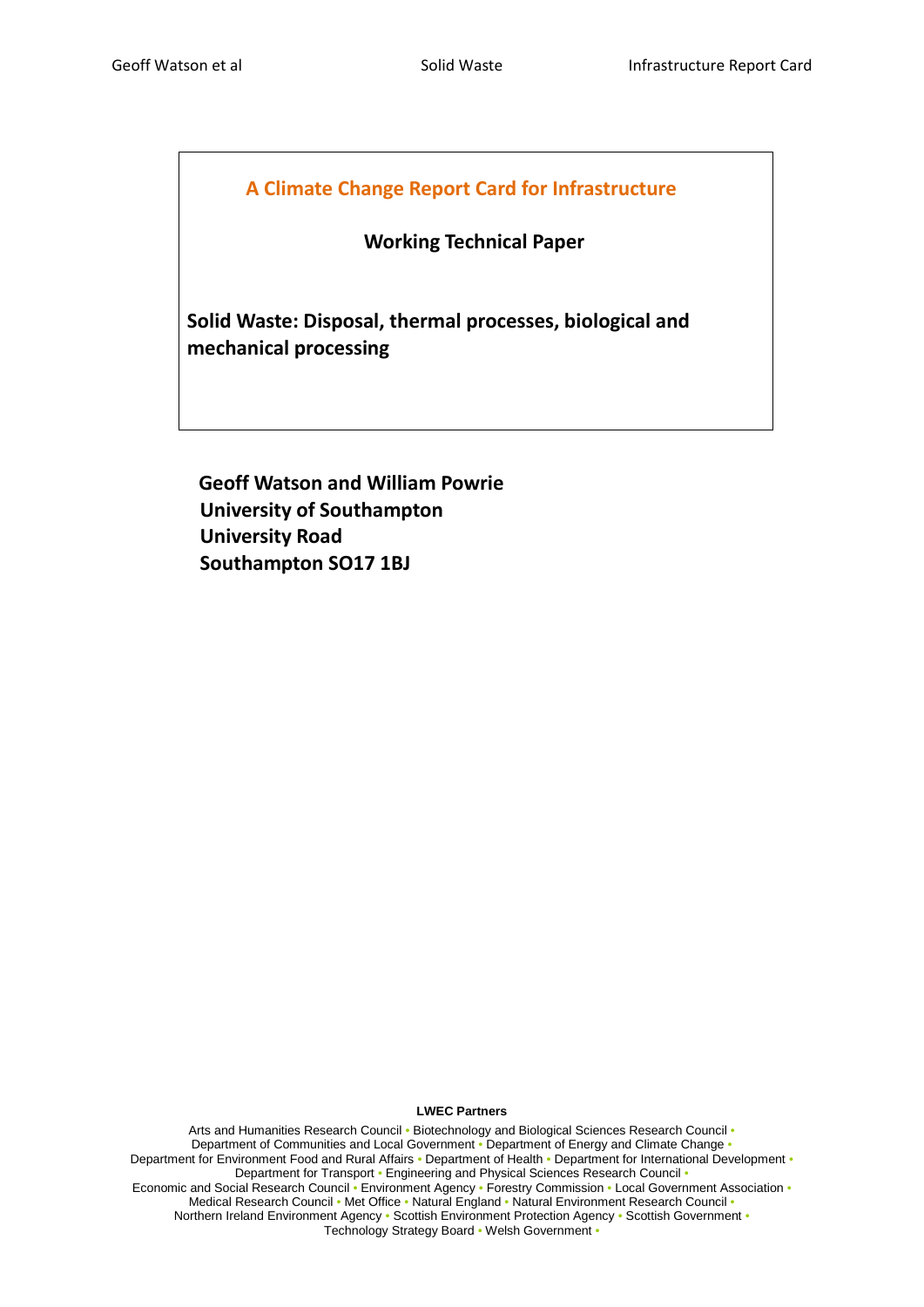### **Introduction**

The aim of this paper is to explore the effects of climate change and severe weather on the solid waste infrastructure of the UK in the context of the UKCP09 scenarios (UKCP09). In recent years infrastructure has become a major research topic in both the UK and internationally. This has included investigations of the future of infrastructure and the resilience of infrastructure to climate change (e.g. Defra, 2011a). However, with some notable exceptions – the work of the Infrastructure Transitions Consortium (ITRC) and the recent work commissioned by Defra on improving the resilience of waste infrastructure (Winne *et al.,* 2012); the solid waste sector has typically been omitted from these studies.

# **The solid waste sector**

### **The current situation**

England currently produces about 177 million tonnes of waste a year (Defra, 2014a). In 2008, the UK's waste arisings were 289 Mt of which 101 Mt was construction and demolition wastes; 67.3 Mt was commercial and industrial wastes and 31.5 Mt household wastes, with the remainder consisting primarily of mining and quarrying wastes with smaller (<5%) amounts of agricultural wastes, sewage sludge and dredged material completing the picture. This paper will focus primarily on household and commercial and industrial waste, primarily because these are the waste streams that have been focused on by UK and EU legislation and because they are most likely to be affected by disruptions due to climate change.

### **UKCP09 climate predictions**

The outcomes of the UKCP09 modelling were summarised by Jenkins *et al.* (2009). The modelling and analysis in UKCP09 is complex and beyond the scope of this report but a brief mention needs to be made of the methods. Three emissions scenarios were analysed – high, medium and low, with medium being the most likely. For each scenario and climaterelated parameter (e.g. summer peak temperature, annual mean temperature, mean winter rainfall), three estimates of change were produced. These were the central estimate (those at the 50% probability level); and changes which are very likely to be exceeded (10% probability level) and very unlikely to be exceeded (90% probability level). Projections were averaged over 30 year time periods, labelled by their central decade. Outputs on the UKCP09 website are usually given for the 2020s; 2050s and 2080s.

The most relevant predicted changes (relative to the 1961-1990 baseline) for the waste sector under the medium emissions scenario are that:

- summer, winter and annual mean maximum temperatures will rise, with the increase being greatest in southern England;
- mean minimum daily temperatures will rise, with the biggest increases in southern England;

#### **LWEC Partners**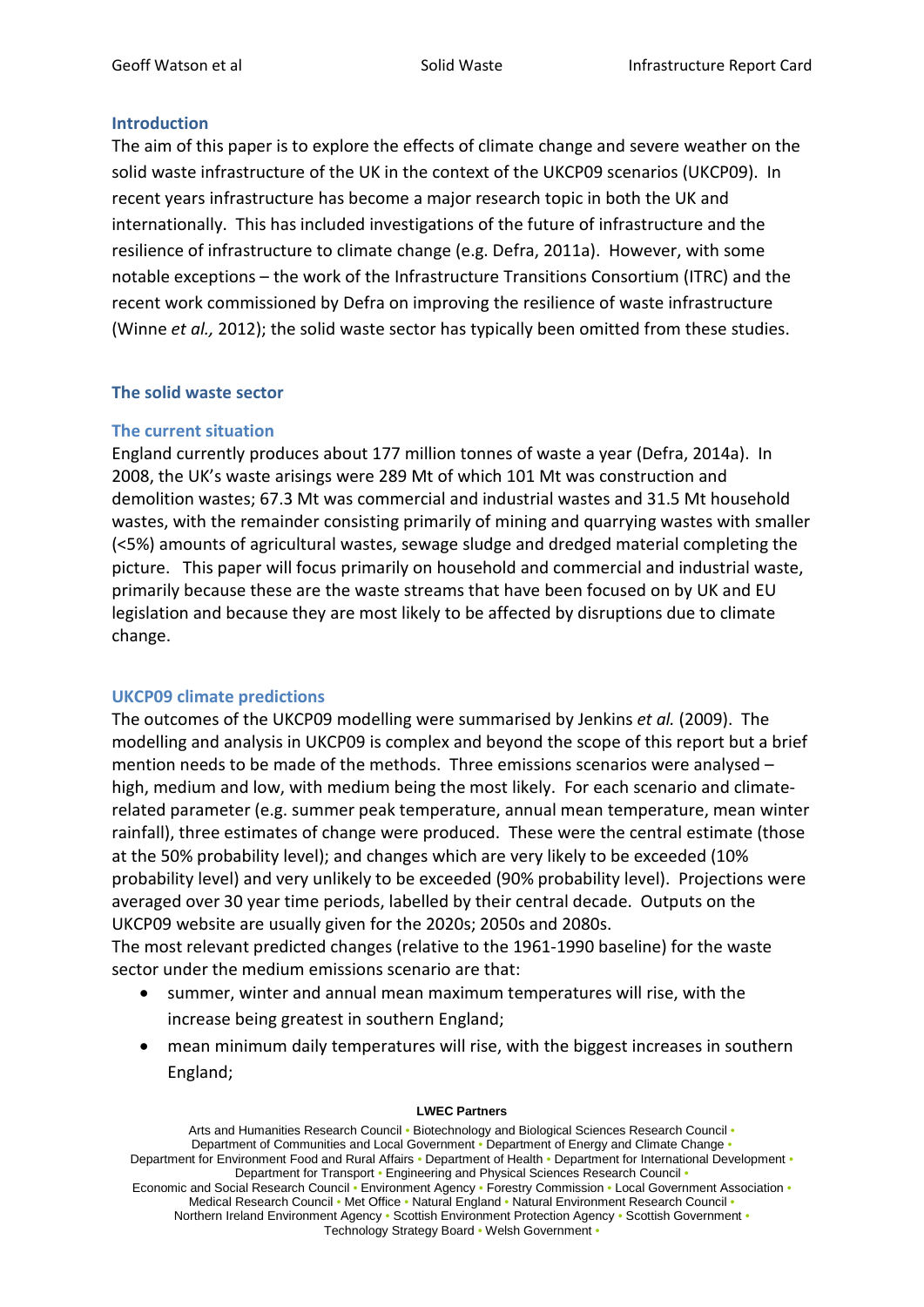- annual precipitation shows little change and no clear spatial pattern of change;
- winter precipitation increases in most areas, with the largest changes in the West;
- increase in peak winter precipitation;
- summer precipitation reduces in most areas with the largest changes in southern England.

These changes were predicted to become apparent in the 2050s and more pronounced in the 2080s.

# **Solid waste infrastructure**

The solid waste infrastructure system covers both waste *and* resource management - i.e. not only waste going to landfill but also resources reclaimed by recycling and processing. Recent publications by the government and NGOs on resource security (Defra, 2012a), resource efficiency (EC, 2011) and sustainable materials management (OECD, 2012) show that there is a move away from the linear view of resource management (extraction, manufacture, use, final disposal) towards a more circular view in which waste management becomes primarily a resource recovery operation (including energy recovery) and final disposal is necessary only for those materials from which further value can no longer be economically or technically extracted (Powrie & Dacombe, 2006). In the enhanced landfill mining (ELFM) concept, this is taken even further and landfill is viewed not as a final disposal route but as a "temporary storage place, awaiting future valorization" (Geysen *et al.,* 2009).

Solid waste infrastructure comprises transfer stations<sup>[1](#page-0-0)</sup>, material recovery facilities (MRFs)<sup>[2](#page-2-0)</sup>, recycling or other processing facilities (e.g. anaerobic digestion (AD)), landfills and incinerators<sup>[3](#page-2-1)</sup>. There are three main sub-systems viz. collection, treatment and final disposal.

Waste tends to be categorised by generating sector, for example, household, commercial and industrial (C&I), construction and demolition (C&D), mining and quarrying and agricultural. Hazardous waste is categorized separately. For household waste, collection is from the kerbside or a bring site (e.g. bottle and textile banks; household waste recycling centre (HWRC)). Some commercial and industrial waste is collected along with green waste from parks and gardens or with household waste from the kerbside; this forms Local Authority Collected Municipal Waste (LACMW) formerly known as municipal solid waste (MSW). Licensed waste management companies collect the majority of the remaining commercial and industrial waste.

Until recently MSW was defined as waste collected by local authorities (Local Authority Collected Municipal Waste (LACMW)). This was changed in 2010 when the UK government

Arts and Humanities Research Council • Biotechnology and Biological Sciences Research Council • Department of Communities and Local Government • Department of Energy and Climate Change • Department for Environment Food and Rural Affairs • Department of Health • Department for International Development • Department for Transport • Engineering and Physical Sciences Research Council • Economic and Social Research Council • Environment Agency • Forestry Commission • Local Government Association •

Medical Research Council • Met Office • Natural England • Natural Environment Research Council • Northern Ireland Environment Agency • Scottish Environment Protection Agency • Scottish Government • Technology Strategy Board • Welsh Government •

<span id="page-2-1"></span><span id="page-2-0"></span>

**LWEC Partners** <sup>1</sup> i.e. sorting, recovering and consolidating waste prior to onward carriage to processors or disposal<br><sup>2</sup> i.e. where waste is sorted prior to transport for recycling<br> $3$  i.e. thermal treatment plant where waste is combu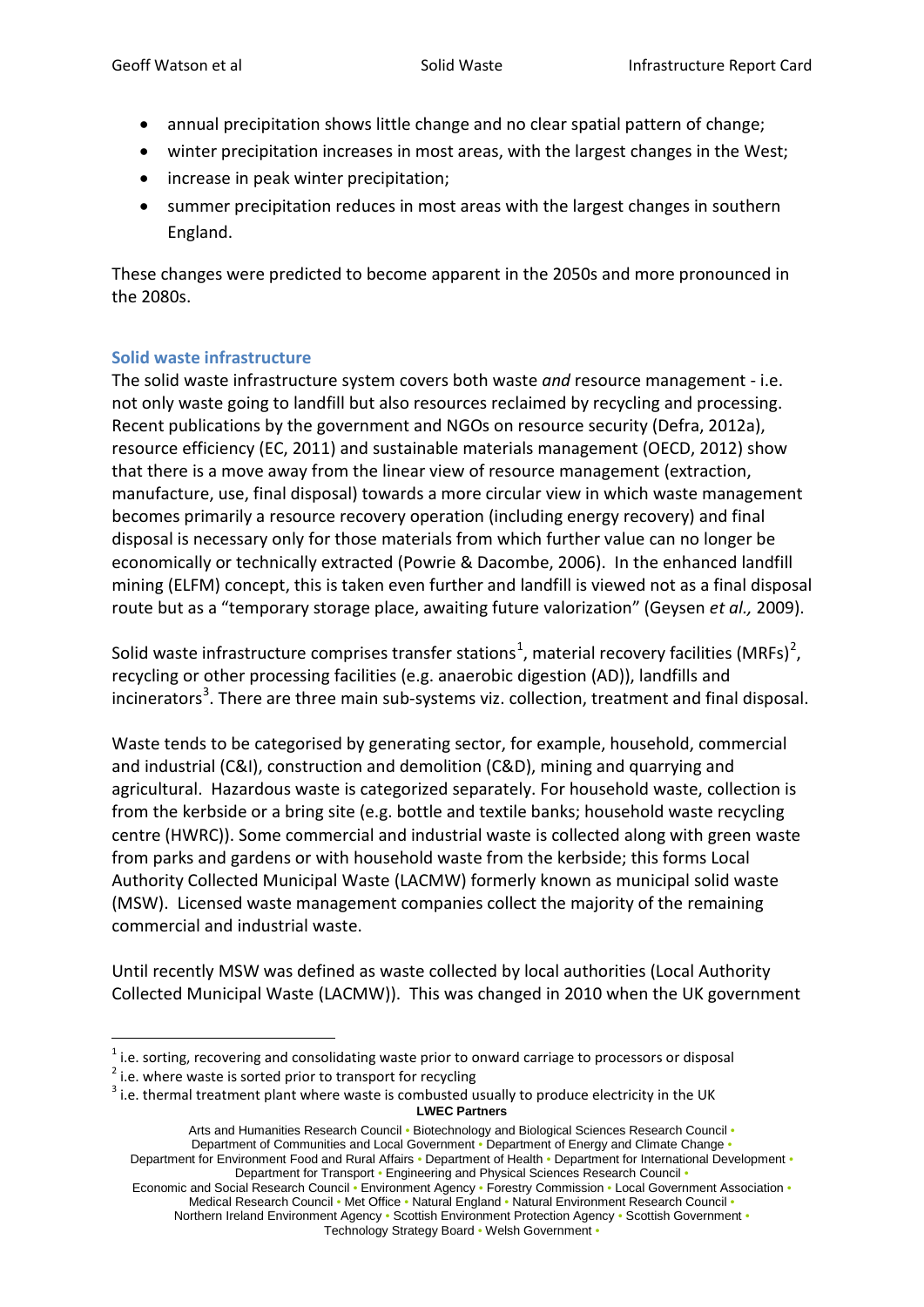committed to the modification of reporting waste arisings to the EU and redefined MSW to include the parts of the C&I waste stream which has a broadly similar make-up to LACMW, particularly in terms of the biodegradable content. Together these are referred to as Local Authority Collected Waste (LACW). This was to ensure that the reporting of progress towards meeting targets for the landfilling of biodegradable waste as set out in the Landfill Directive (EC, 1999) was consistent across member states.. Under the new UK definition, MSW arisings have roughly doubled. LACMW recycling, recovery and disposal are the responsibility of local authorities, often county councils or unitary authorities. These bodies are also responsible for waste planning; providing facilities; assessing the suitability of sites; producing policy through their Development Plans and approving planning applications. LACMW collection is often the responsibility of district councils and unitary authorities, but much of this waste collection and the majority of waste treatment, recycling, recovery and disposal are actually carried out by large, multinational, waste management companies.

# **Potential impacts of climate change**

The key weather and climate related impacts on the solid waste system are likely to be:

- precipitation (possibly in conjunction with wind)
- temperature
- coastal erosion

The changes in climate are likely to affect the waste infrastructure both by changes in the extreme conditions (e.g. the hottest summers and wettest winters) and shifts in mean temperatures and mean seasonal rainfall. The ways these changes are likely to affect the waste infrastructure are outlined below.

The effects of climate change are different across the UK with the biggest changes occurring in central and southern England where about 60% of the population is concentrated. According to Winne *et al.* (2012), 68% of all English "major waste sites" and 65% of planned waste sites are located in this area which is also the area likely to be most affected by climate change.

Recent changes in legislation have led to a move away from spatially dispersed facilities towards a limited number of specialised facilities, thus leading to increased system vulnerability due to both the limited number of facilities and the increased requirement for transportation.

# **During extremes**

– UKCP09 shows increase in winter rainfall as well as increases in peak winter rainfall, which are likely to lead to increasing incidents of flooding and in turn generate high levels of unforeseen waste arisings which are likely to require landfilling – the more modern, process based infrastructure is generally rate or capacity limited and is therefore unlikely to be able to deal with very high levels of waste produced in a short time without a mechanism for storage. Landfill could be used as a temporary store to smooth waste flow but this would require landfills to be publicly owned or have a means of income from this holding function

#### **LWEC Partners**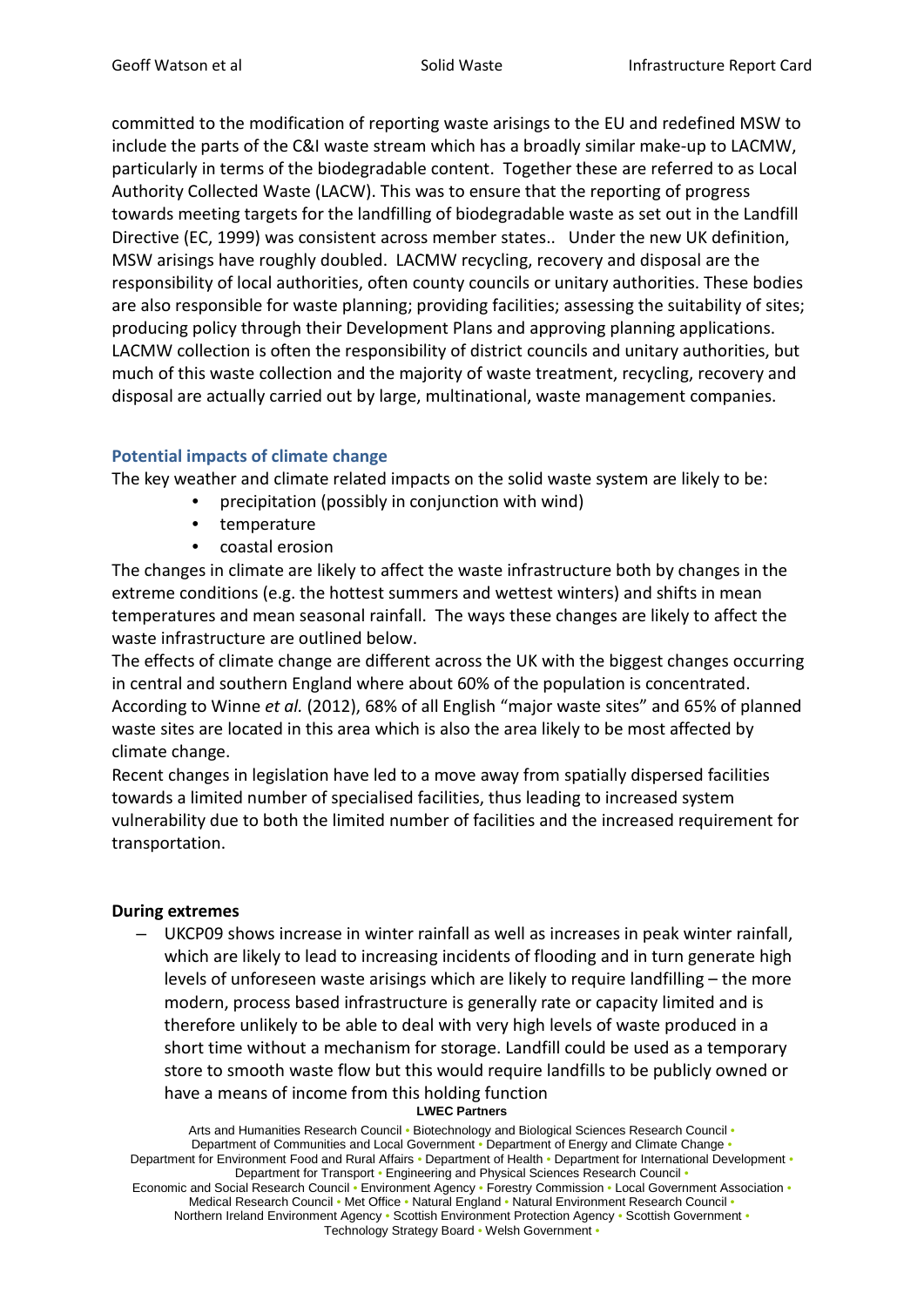- Extreme wind events (possibly coupled with heavy rains) may lead to coastal flooding (storm surges) with the same consequences as above
- Extreme rainfall events may result in excessive runoff from capped landfills or excessive leachate generation; although the landfill itself will have a buffering capacity that can be assessed using recently developed tools on liquid storage and flow (White *et al*., 2011)
- Potential vulnerability of certain sites to flooding or coastal processes (e.g. erosion of coastal landfills). For modern landfills, there should be plenty of warning of this but for older, poorly documented sites, the first warning may be the appearance of waste on beaches (NERC, 2008).

### **Shifts in the mean**

- Increases in mean temperature may require more frequent waste collection of putrescible wastes, as is the case in Mediterranean countries at present.
- Reduction in rainfall in some areas may affect use of water for cooling in Energy from Waste (EfW) plant (Sinton & Greenwood, 2009).
- Composting and AD processes require water which may be scarcer in the summer due to reduced rainfall and increasing temperature.
- Increases in mean summer temperature or peak summer temperatures may lead to increased frequency of fires in collection vehicles; MRFs; stockpiles of recyclables awaiting reprocessing (e.g. paper, plastics, tyres) and landfills. There were 59 fires at recycling facilities in the UK in 2012 (Ryan, 2012) and insurers say figures are underreported (Hudson& Fulford, 2013). Foss-Smith (2010) states that there are around 300 landfill fires in the UK each year. Yesiller *et al.* (2005) found that internal landfill temperatures are related to the temperature during waste deposition so higher peak temperatures are likely to lead to elevated landfill temperatures, which increases the risk of fire.
- Increases in mean summer temperature may increase odour, dust and vermin in waste processing facilities leading to difficult working conditions.
- Changes in patterns of rainfall may affect landfill leachate balances, degradation and gassing and have implications for leachate management system loadings.

# **Key Vulnerabilities**

Solid waste infrastructure can be thought of as consisting of three subsystems, each of which will be discussed separately.

# *Collection and transportation*

As most waste is dealt with locally, collection and transportation involves, primarily the road network. Some large sites and co-combustion sites (those which burn waste along with other materials to generate electricity (e.g. coal fired power stations) or heat (e.g. cement kilns)) are located by railways or rivers (e.g. Rainham landfill and Belvedere EfW, London's largest MSW treatment plant, are both dependent on the Thames for the delivery of waste).

#### **LWEC Partners**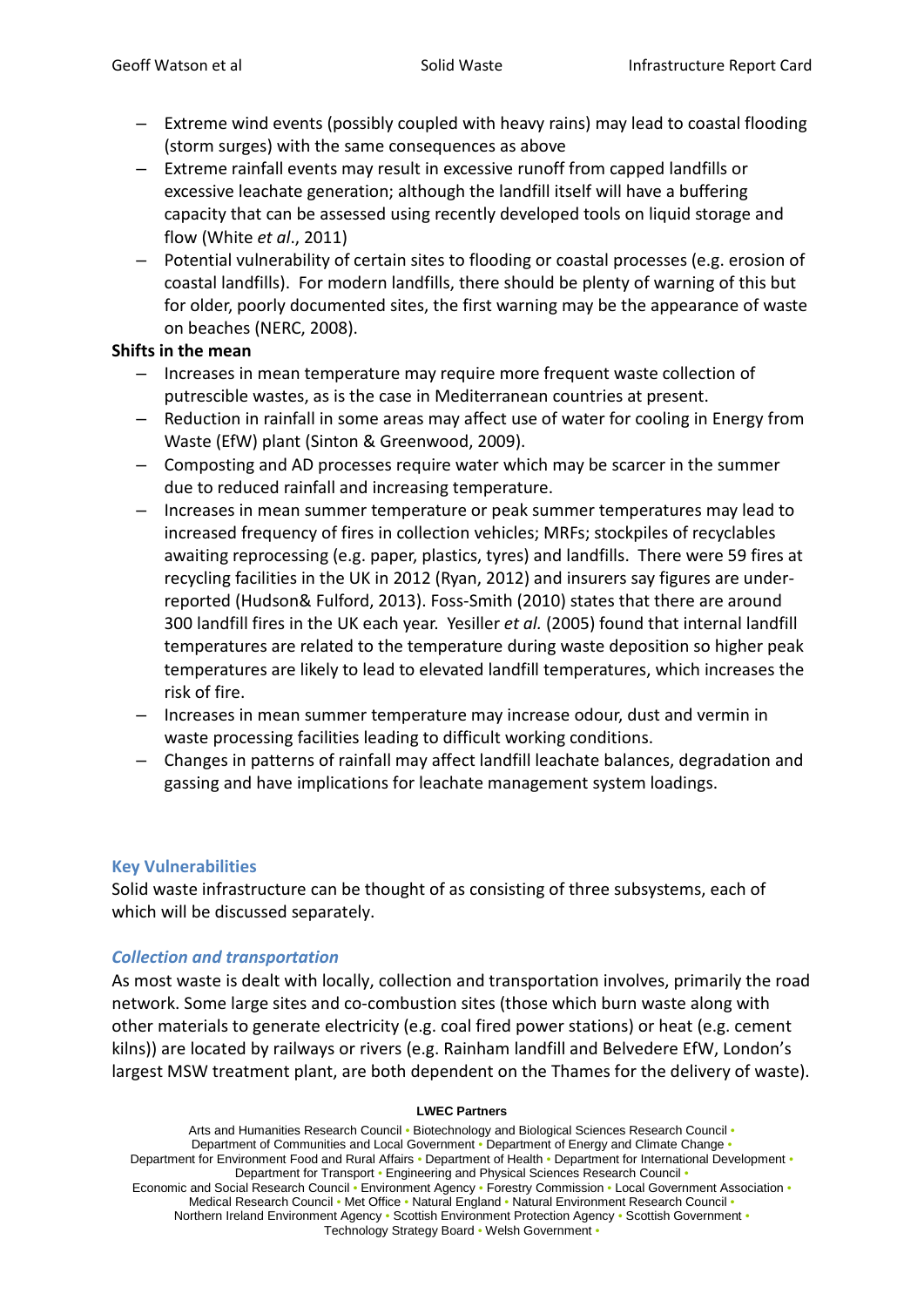In the future, the availability of low energy transport options may be a requirement for siting of new plant; Winne *et al.*(2012) have suggested that this is already happening.

In general, collection and transportation are likely to be affected by any climate related event that affects roads (e.g. flooding; high temperatures; snow and ice and high winds); railways (e.g. flooding; high temperatures and snow and ice), canals (becoming unnavigable during floods or prolonged drought) and major rivers (e.g. high river levels and flows due to extreme rainfall; floods; melt water or storm surge; low levels due to prolonged dry periods). The combination of reduced summer rainfall and increased winter rainfall is likely to lead to greater road and rail disruption due to increasing subsidence and embankment failure (Pritchard *et al.,* 2014). It should be noted that the issues described above are far more likely to affect the transportation of waste rather than collection which tends to occur locally. Any disruption to local collection is likely to also cause disruption to the waste generating processes (e.g. local flooding may also lead to local evacuation, hence households are producing no waste, at least until the floodwaters have subsided).

A percentage of UK waste is transported overseas. This is typically in the form of refuse derived fuel (RDF) being shipped to Europe for use in EfW plant due to over-capacity in Europe (Date, 2013 & 2014), although Defra are encouraging the development of more domestic capacity (Defra, 2014b); and shipment of recyclables to China and elsewhere (WRAP (2011) & Sloley (2011)). This export may be affected by all the issues described above and additionally shipping will be directly affected by flooding, high winds, storm surges etc. in the receiving port; sea level rise and delays due to increased frequency and magnitude of storm events in the shipping lanes. Winne *et al,*(2012) go into somewhat greater detail of possible disruptions in China and elsewhere as a result of climate change.

### *Treatment*

All treatment facilities (e.g. MRFs, AD, composting facilities, mechanical biological treatment (MBT) & mechanical heat treatment (MHT) plant and EfW) have the potential to be affected by the climate related events outlined above. All of these facilities require that the incoming wastes are stored inside, usually with a restriction on the maximum length of time material can be retained prior to treatment. On-site storage in an enclosed space may be affected by increased summer temperatures giving rise to issues with vermin, dust, odour and pathogens all of which are likely to impact those who work in the facilities primarily. According to Winne *et al.* (2012), over two thirds of all major waste sites in England are located in southern and mid England which is likely to see a summer mean temperature rise of between 1 and 4C by the 2020s. By the 2050s, all major English facilities are likely to see mean summer temperature increases of 6 to 8C. Flooding will directly affect treatment facilities either by making it difficult for staff to access them (which is also likely to affect delivery of waste to the facility); increased demand due to flood-generated waste in the facility catchment area or by direct flooding of the facility itself. Examination of UKCP09 and the AEA database of waste facilities by Winne *et al.* (2012) showed that the picture for mean winter precipitation is less clear, with some areas showing increases and others decreases.

#### **LWEC Partners**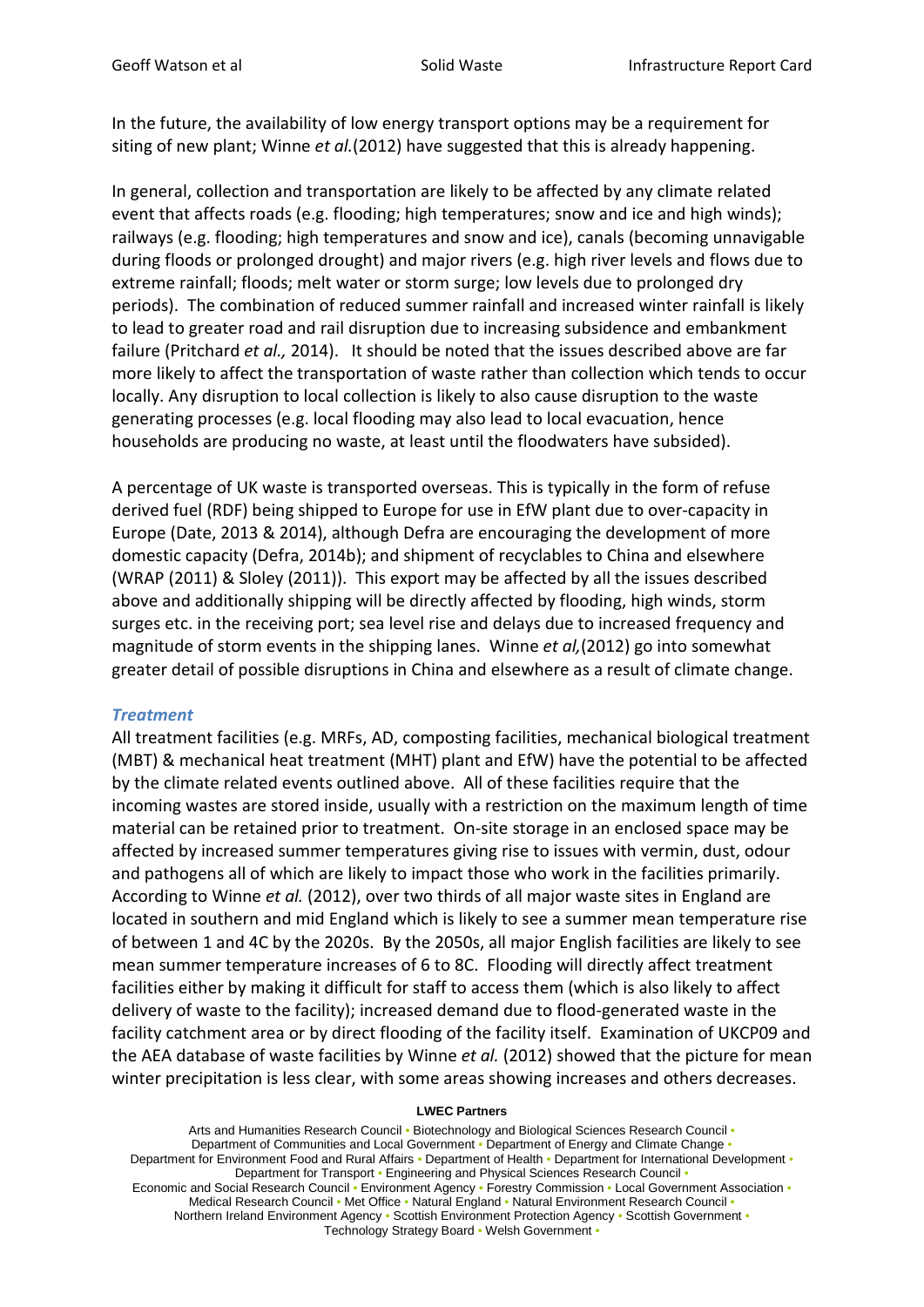However by 2050 all UKCP09 scenarios show an increase of 10-20% of winter precipitation, at least for central and southern England where much of the waste infrastructure is located. Flooding of waste facilities in flood plains and in coastal areas may also increase the risk of contamination of surface and groundwater (Wilby *et al.*, 2005).

# *Final disposal*

Final disposal is to landfill. Bebb & Kersey (2003) suggested that flooding and increases in precipitation may disrupt leachate and gas collection. Increases in summer temperature and reduction in summer precipitation may also lead to increased risk of landfill fires due to wastes being drier when deposited and generally warmer (Moqbel *et al.*, 2010). As for other waste facilities, flooding of operational landfill may increase the risk of pollution incidents. (Laner *et al.*, 2009) examined the risk of flooding of landfills in Austria together with the potential emissions during flooding assuming "complete landfill leaching and erosion." and found that whilst many landfills were vulnerable to flooding the environmental risk was relatively small. The Environment Agency has assessed the risk to groundwater of existing (open and closed) landfills (EA, 2010a & 2010b) but it is not clear if the additional risks posed by climate change have been taken into account.

Coastal erosion is likely to be exacerbated by sea level rise and increased frequency of storm, leading to an increased risk of exposure of waste in coastal landfill sites (Cooper *et al.* (2012) & Chancerel (2008)) as occurred on the south coast in 2008 (NERC, 2008).

Increased summer temperatures may damage landfill caps or exposed portions of clay liners by desiccating the clay cover leading to cracks appearing, allowing greater water ingress and potentially leading to a breach of permitting conditions unless the leachate pumping system is able to deal with the increased volume.

Bebb & Kersey (2003) suggested that the change in climate may change the flora and fauna populating a closed landfill although it is not clear if this would be beneficial or detrimental to the integrity of the landfill.

A potential issue with the long term storage of wastes in landfill is that the duration over which waste must be stored prior to reaching a condition of equilibrium with its environment (the "final storage" condition) is very much longer than the period modelled in UKCP09 (Hall et al., 2004).

| <b>Climate Impact</b> | <b>Waste Subsystem</b> | <b>Effects</b>                              |  |
|-----------------------|------------------------|---------------------------------------------|--|
|                       |                        | Increased collection rate for putrescible   |  |
| Mean temperature      | Collection             | wastes.                                     |  |
| rise                  |                        | Increased fire risk in collection vehicles. |  |
|                       | MRF                    | Increased fire risk in sorting lines and in |  |

|  |  |  |  |  | Table 1: Summary of potential impacts on the solid waste sector due to climate change. |
|--|--|--|--|--|----------------------------------------------------------------------------------------|
|--|--|--|--|--|----------------------------------------------------------------------------------------|

#### **LWEC Partners**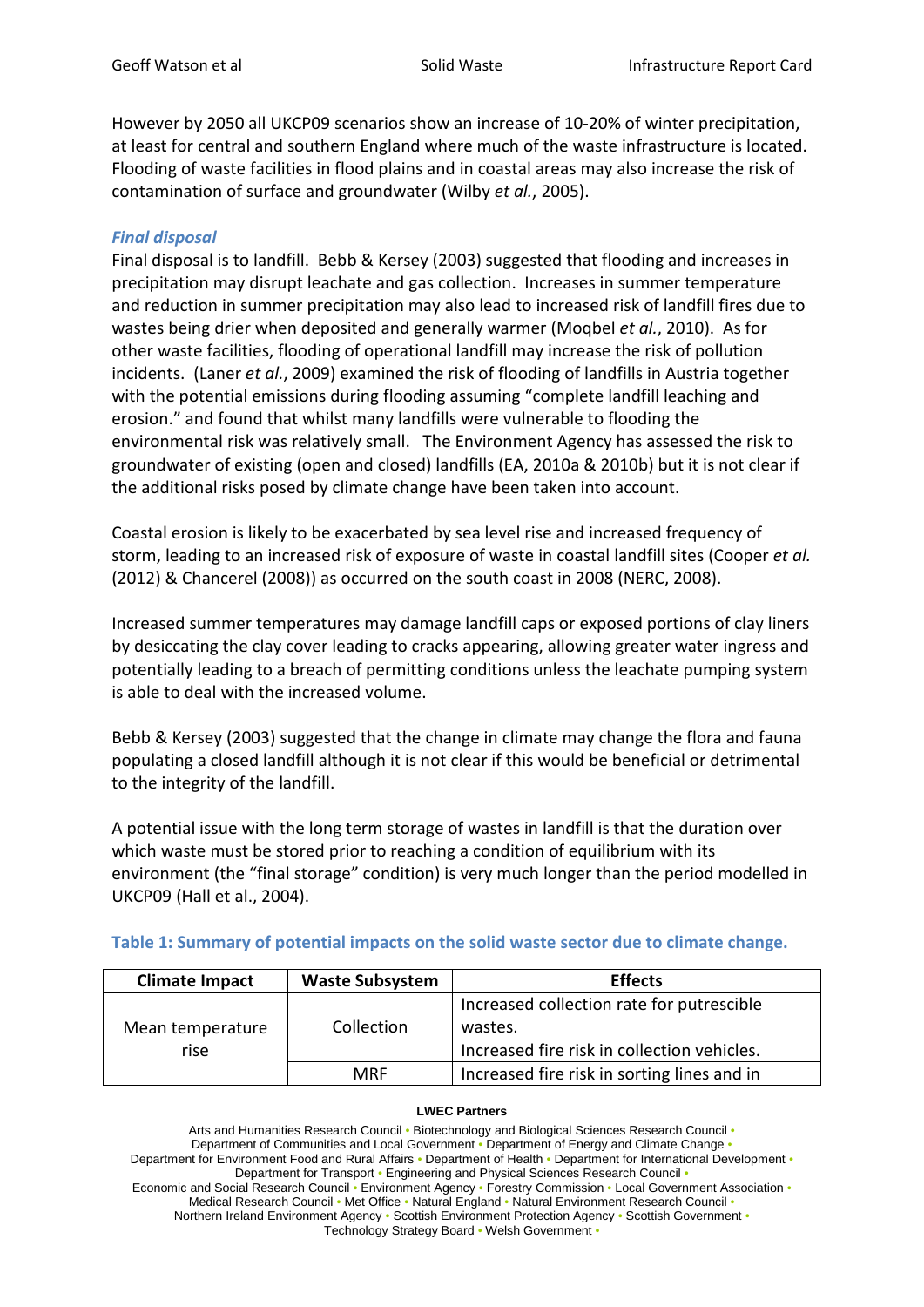|                            |                 | recyclate stockpiles.                             |
|----------------------------|-----------------|---------------------------------------------------|
|                            |                 | Increased problems of odour and vermin.           |
|                            | Reprocessor     | Increased fire risk in recyclate stockpiles.      |
|                            |                 | Increased risk of landfill fires.                 |
|                            |                 | Increased problems of odour and vermin.           |
|                            | Landfill        | Increased risk of desiccation and cracking of     |
|                            |                 | clay liners and caps with associated pollution    |
|                            |                 | risks.                                            |
|                            | Collection      | Increased fire risk in collection vehicles.       |
|                            |                 | Increased risk of disruption due to road          |
|                            |                 | damage.                                           |
| Peak daily                 | Transport       | Increased risk of disruption due to road          |
| temperature rise           |                 | damage and rail buckling.                         |
|                            | <b>MRF</b>      | Increased fire risk in sorting lines and in       |
|                            |                 | recyclate stockpiles.                             |
|                            | Reprocessor     | Increased fire risk in recyclate stockpiles.      |
|                            | Collection      | Increased risk of disruption due to flooding.     |
|                            | Transport       | Increased risk of disruption due to flooding.     |
|                            |                 | Increased risk of disruption due to flooding      |
|                            | Treatment       | preventing delivery of waste to site which        |
|                            |                 | may lead to plant being shut down and hence       |
|                            |                 | reductions in energy supply.                      |
| Mean and peak daily        | Landfill        | Increased risk of flooding requires use of        |
| winter rainfall rise.      |                 | landfill to deal with increased waste             |
|                            |                 | generation rates.                                 |
|                            |                 | Extreme rainfall leading to increased runoff.     |
|                            |                 | Increased risk of flooding of landfill leading to |
|                            |                 | pollution events.                                 |
|                            | EfW             | May be limitations on extraction of river         |
|                            |                 | water for cooling.                                |
|                            | Composting and  | Scarcity of water required for degradation.       |
| Mean summer rainfall       | <b>AD</b>       | Plant may need to stop taking waste.              |
| reduction                  | River transport | Increased risk of disruption due to low water     |
|                            |                 | levels.                                           |
| Coastal processes          | Landfill        | Increased risk of erosion could lead to           |
|                            |                 | exposure of waste at coastal landfills.           |
|                            |                 | Increased risk of flooding requires use of        |
| <b>Extreme wind events</b> | Landfill        | landfill to deal with peak waste generation       |
|                            |                 | rates.                                            |
| Wetter winters and         | Transport       | Increased risk of damage to road and rail due     |
| drier summers              |                 | to increased rates of embankment failure and      |
|                            |                 | subsidence.                                       |

#### **LWEC Partners**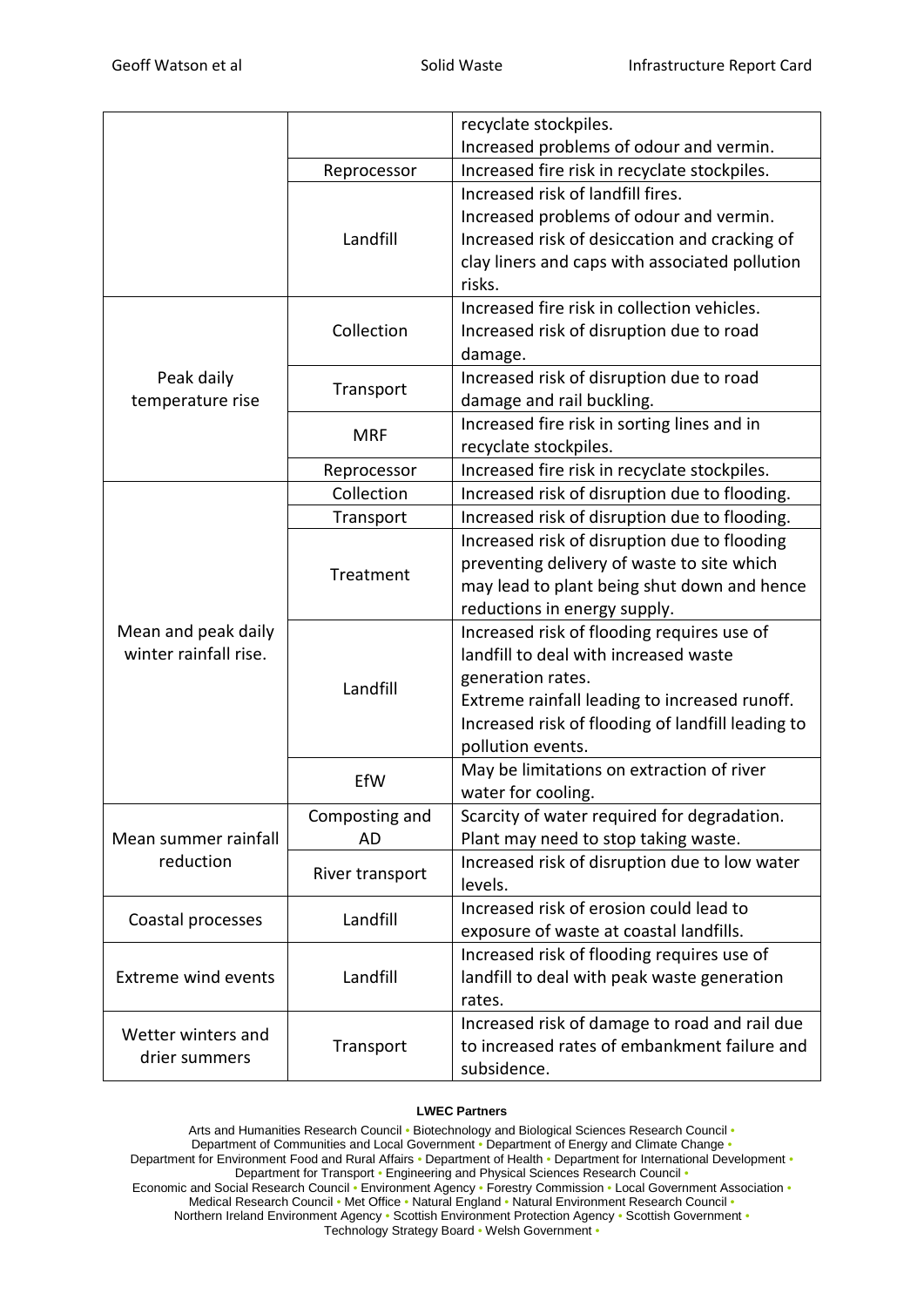### **Cross sectorial interactions**

The primary interactions between the solid waste sector and other infrastructures have been investigated in the authors' work with ITRC (Hall *et al.,* 2012 & 2014 & Tran *et al.,* 2014) and are detailed below.

## *Transport*

The majority of waste is moved by road transport with refuse collection vehicles (RCVs) collecting from households and businesses and haulage vehicles moving consolidated wastes and treated recyclables for recovery or disposal. Increasing demand for waste management will therefore increase the number of vehicle movements but these are unlikely to make large demands on transport infrastructure. In the event of failure of road infrastructure (e.g. heavy and prolonged snow fall), delays in getting putrescible waste to treatment or disposal facilities may cause health or nuisance problems. However, if delays are caused by snow, the risks are at least partially mitigated by the accompanying low temperatures. It is likely that periods of disruption to collection (e.g. snow, floods, fuel shortages, etc.) would create a backlog of waste which treatment plants would struggle to clear, hence a requirement for landfill. As most waste is dealt with locally, this will primarily involve the road network, although as already mentioned waste is also transported by rail and river. Export of wastes to Europe and elsewhere would have some impact on the transport sector although it is not clear how large an impact.

### *Energy*

The solid waste infrastructure depends on the energy sector. For example, the failure of electricity would disrupt most waste treatment services (e.g. leachate and gas extraction from landfills; operation of MBTs, MRFs and EfW) and disruption to liquid fuel supplies would affect transportation and collection of wastes as well as site operations at most waste facilities, necessitating the storage or stockpiling of waste and disposal to landfill. It could also prevent leachate pumping in landfills, increasing the risk of pollution events. Waste management infrastructure uses energy (electricity, gas and liquid fuels), but energy is also recovered from waste by combustion, recovery of high calorie materials such as plastic and paper in the form of fuels and the generation of electricity from landfill gas or biogas from anaerobic digestion. Energy generated from waste forms almost a third of renewable energy (DECC, 2013) and about 3% of the UK's electricity. However, energy from waste may become more important in the drive to increase the use of renewable fuels. In addition, recycling saves energy compared with the use of virgin material; however, this will only appear to affect the UK directly if the recycled materials are utilised here (i.e. closed loop recycling). Energy outputs are primarily electricity with the potential for heat, biogas (from AD or landfill) and syngas (from gasification or pyrolysis) to become more important in the future. Energy also contributes to the cost of solid waste services, for transportation and processing of waste.

# *Water*

Some waste treatment facilities require a water supply for treatment of wastes, e.g. composting and anaerobic digestion, in which water is used to aid biodegradation. Failure of

### **LWEC Partners**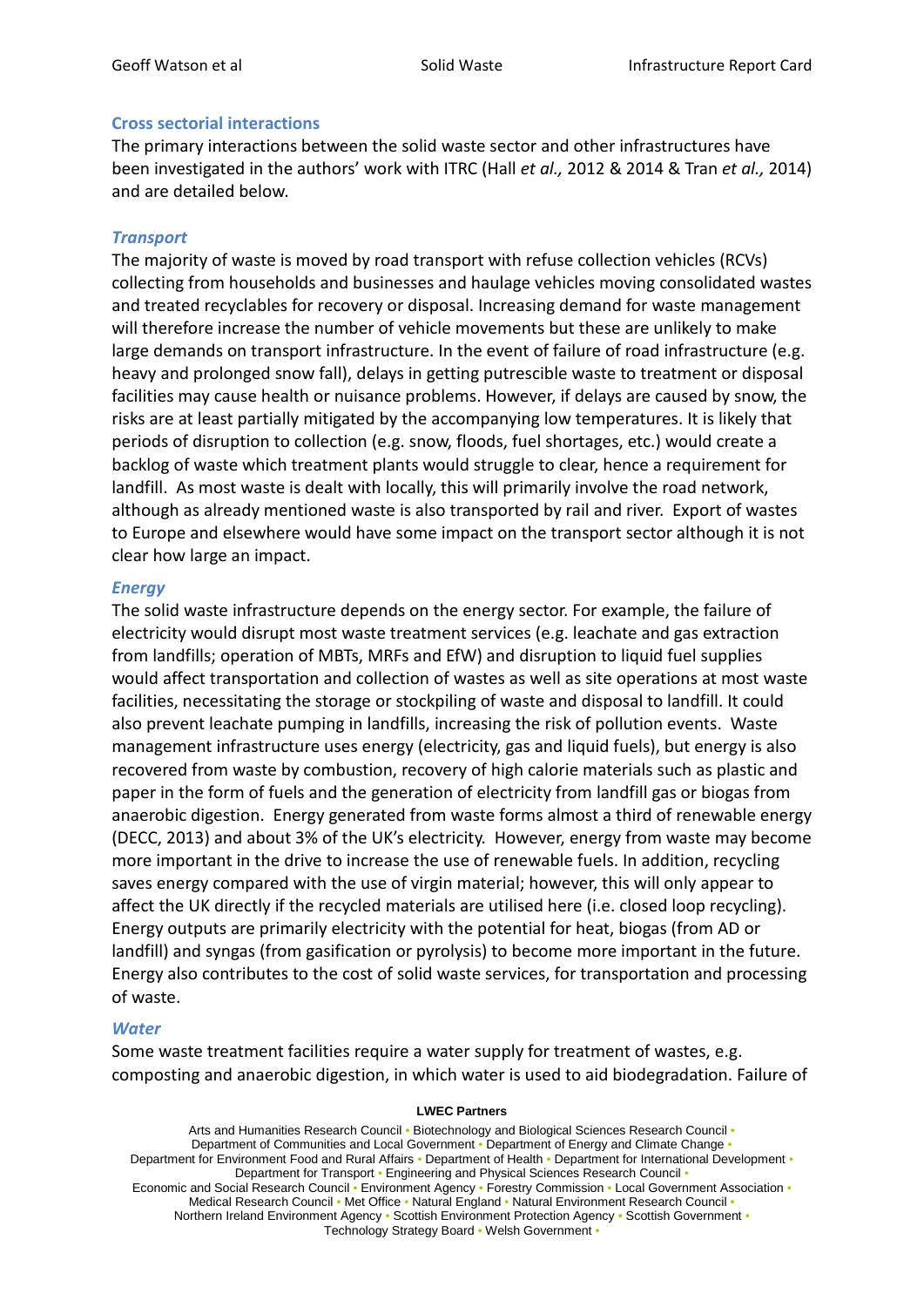the water supply to such facilities would lead to cessation or a reduction of treatment capacity and the need to dispose of the waste by alternative means.

### *Waste water*

Landfill produces large amounts of potentially polluting leachate which is typically treated on site before being disposed of through the wastewater network or direct to surface water. If local wastewater treatment facilities failed, the leachate could be tankered to alternative plants (although there would be costs associated with this) or treated to a higher standard, so the impact on landfilling would be minimal. Changing waste streams may make the leachate impossible to treat with the current biological systems. Sewage AD plant could be used to process biodegradable municipal waste (BMW). This would significantly increase both the plant throughput and gas yields and would necessitate plant upgrades and probably upgrading the transport network but at present seems not to be cost effective due to the need to macerate the MSW first. It may be that AD systems suitable for solid wastes could be developed on sewage treatment sites which could than treat MSW without pretreatment, as well as sewage, farm wastes and other material suitable for AD.

### *ICT*

It is possible that there will be increased reliance on ICT in the solid waste sector e.g. smart bins dynamically modifying logistics of collection rounds. However, the adoption of a default sequence would minimise the effect of a loss of ICT services.

# *Flood and coastal erosion management*

For there to be no future impact of flooding on the solid waste sector, flood defences and flood resistance of property would need to be modified such that there are fewer wastegenerating flood events than in the 1990s (increased moves away from landfill as a means of final disposal has made the system less resilient to these events and this trend will continue). Siting of future waste infrastructure away from flood risk zones should reduce the risks of loss of service. Coastal erosion has the potential to expose coastal landfills with the risk of uncontrolled pollution incidents (NERC, 2008). Coastal erosion may also affect other waste infrastructure, unless it is sited away from vulnerable coasts.

### **Assessment and management of climate change risks**

### **Costs and/or relative magnitudes of these impacts**

The National Adaptation Programme (Defra, 2013) makes no mention of solid waste infrastructure. The UK government report on climate resilient infrastructure makes little mention of the solid waste sector other than to observe its non-consideration and to commission the research that resulted in the AEA Technology report on resilience of waste infrastructure (Winne *et al.*, 2012).

Winne *et al*. (2012) state that the potential costs of adapting to climate change were a serious concern to waste stakeholders. However there is no detail of costs in their report and they also state that "resilience measures do not necessarily imply increased costs". Bebb & Kersey (2003) discuss costs but do not quantify them.

#### **LWEC Partners**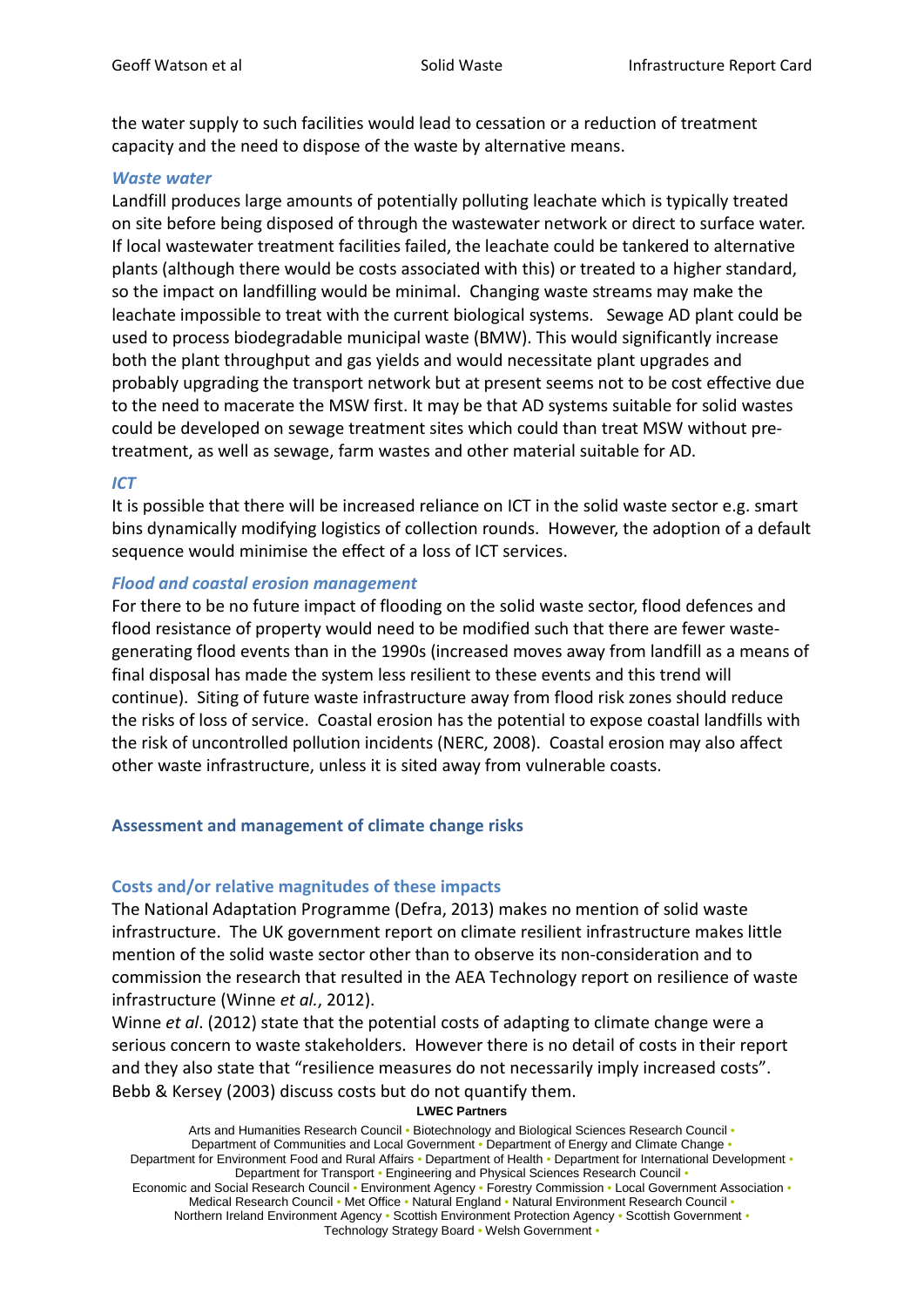# **Adaptation opportunities**

Winne *et al.* (2012) included case studies in their report on waste sector resilience. One such study was the Newhaven EfW plant in the south of England. It is built adjacent to a river and is designed to withstand 1 in 200 year floods, as is the main access road to the site. Winne *et al.* (2012) argue that the plant can be considered as integrated infrastructure as it is both a waste disposal and energy generation site. It has been sited close to the waste feedstock to minimize transportation distances. They argue that short supply routes make it less likely that the flow of waste will be disrupted by disruptions to the transportation network but in the event of the main access road becoming inaccessible for any length of time, the area will lose its waste disposal facility and the grid will lose part of its energy feed. It is not clear whether or not the integrated nature of the site makes it more or less resilient.

# **Drivers of change in the solid waste sector**

Figure 1 shows how UK MSW arisings have increased in the post-war period alongside the per capita GDP and population figures. Figure 2 shows per capita English MSW arisings since the early 90s and the apparent correlation between per capita GDP and per capita MSW arisings between 1995/6 and 2002/3. It is not clear whether or not a decoupling between waste generation and economic growth occurs after 2002/3, although the authors' work with ITRC would seem to indicate that regionally (the English government regions, Wales and Scotland), there have been reductions in waste arisings indicative of a decoupling from economic growth. A recent report by WRAP (2012) confirms this.

Over the last 15 years the increases in recycling and composting and the concomitant decrease in landfilling has been driven primarily by:

- European directives the Landfill Directive (EC, 1999) and Waste Framework Directive (EU, 2008)
- The landfill tax and landfill tax escalator
- The 2000 and 2007 Waste Strategies (DETR, 2000 & Defra, 2007 respectively)

Research by SLR (2005) on behalf of the Chartered Institute of Wastes Management, showed that:

- a move to strategic regional planning authorities
- integration of planning across waste types
- compensation for communities hosting waste facilities (and other strategic infrastructure)

could significantly improve planning, remove the potential biases of some local authorities and ensure efficiencies of scale are accessed. An ad-hoc version of this has already developed in the South East with a group of five County Councils and two unitary authorities working in partnership (Defra, 2011). The ITRC Fast Track Analysis (Hall *et al.*, 2012)

### **LWEC Partners**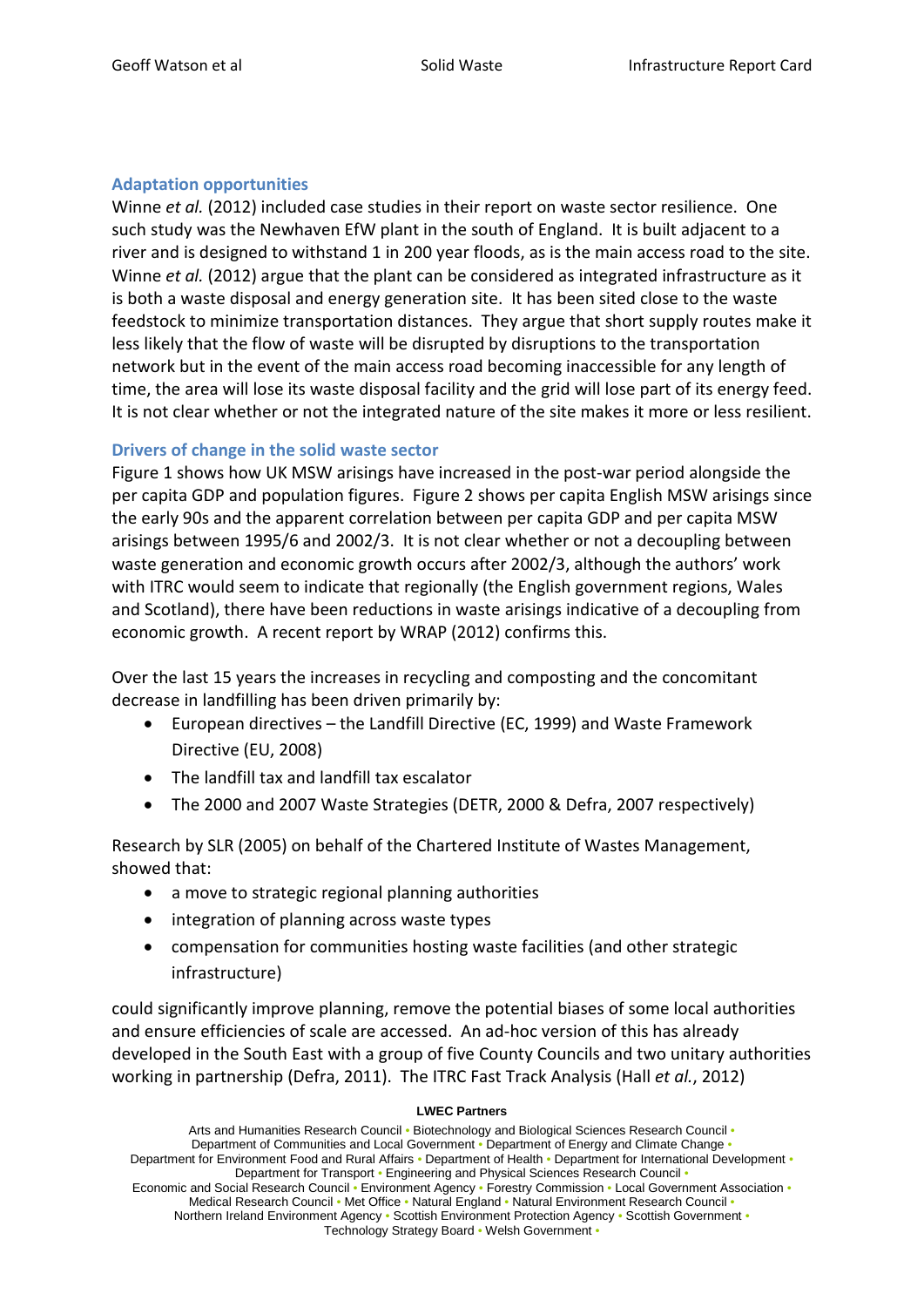suggested that a single government department responsible for waste rather than the current split of departmental ownership of waste between planning (DCLG) and policy (Defra) could facilitate strategic planning.



**Figure 1: Post-war UK MSW arisings (data from Brown** *et al.***, 1993 and Defra)**

#### **LWEC Partners**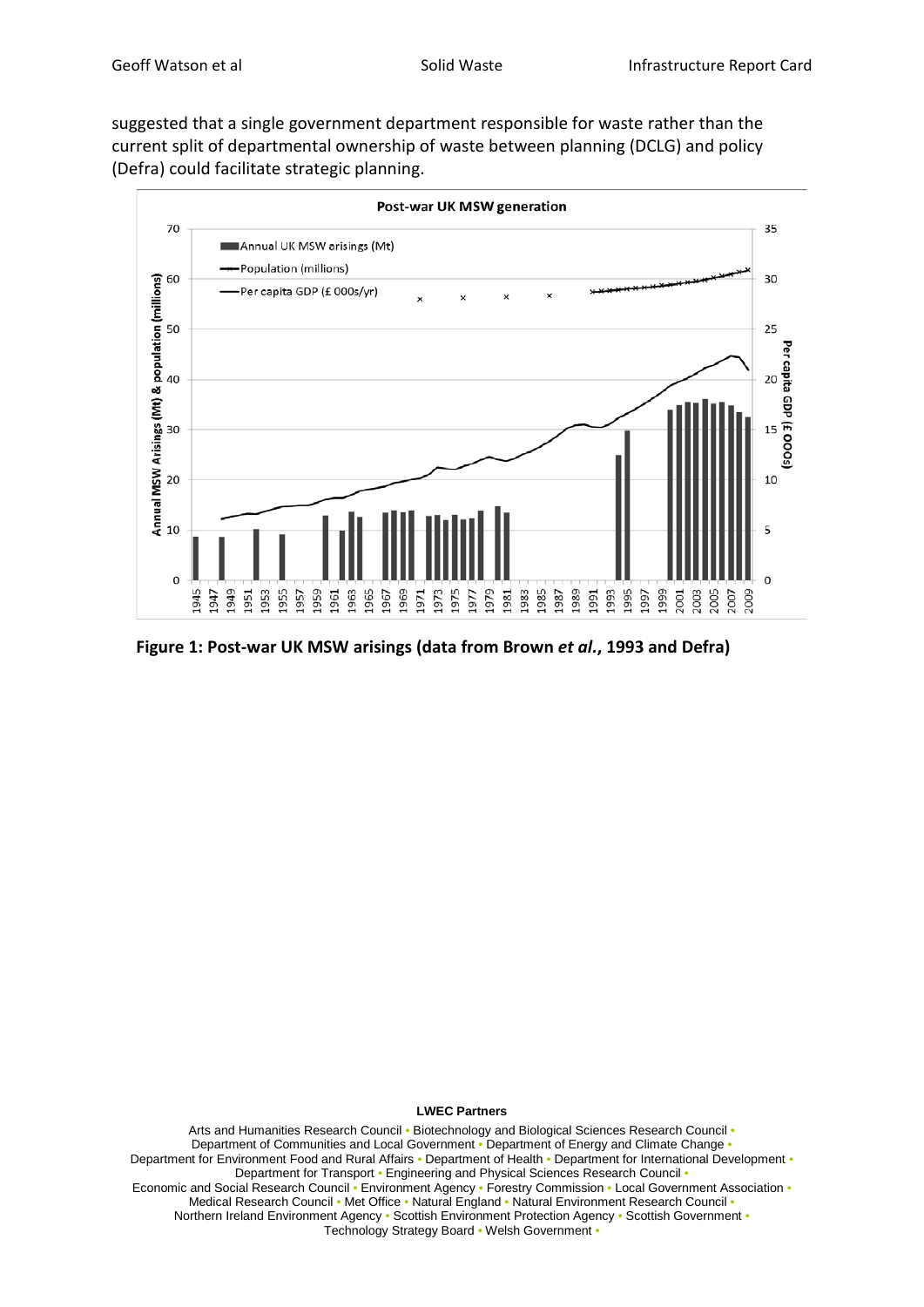

**Figure 2: Per capita household waste generation and GDP for England.** 

At the end of 2013, Defra (Rogerson,2013) wrote to waste stakeholders stating that Defra will "not … take forward new policy work in areas such as commercial and industrial waste and construction and demolition waste, as well as proactive energy from waste policy development." The letter goes on to state that they will continue to invest in WRAP, which is encouraging given WRAP's success in working across sectors to reduce waste. According to WRAP's audited figures (WRAP, 2011), between 2008 and 2011, the organisation was responsible for diverting 12.3 Mtpa of waste from landfill and £2.2 billion of economic benefit per year. It is not clear, however, from WRAP's figures how much waste arisings have been reduced by their interventions.

What is clear from the Defra letter is that the Government is reducing its involvement in waste management. Hence it is likely that waste management policy, at least in England, will become increasingly localised and fragmented. It is also likely that without government targets and strategies, improvements in waste management - including the huge increases in recycling and composting that have happened this century - will slow dramatically.

### **Understanding of the costs of impacts.**

Clearly there are costs associated both with the impacts of climate change on solid waste infrastructure and the efforts that will be needed to mitigate these. Similarly, it is likely that extreme events (e.g. flooding and storm surges) will lead to increased waste arisings in the event locality, along with their associated costs for treatment and disposal. The costs

#### **LWEC Partners**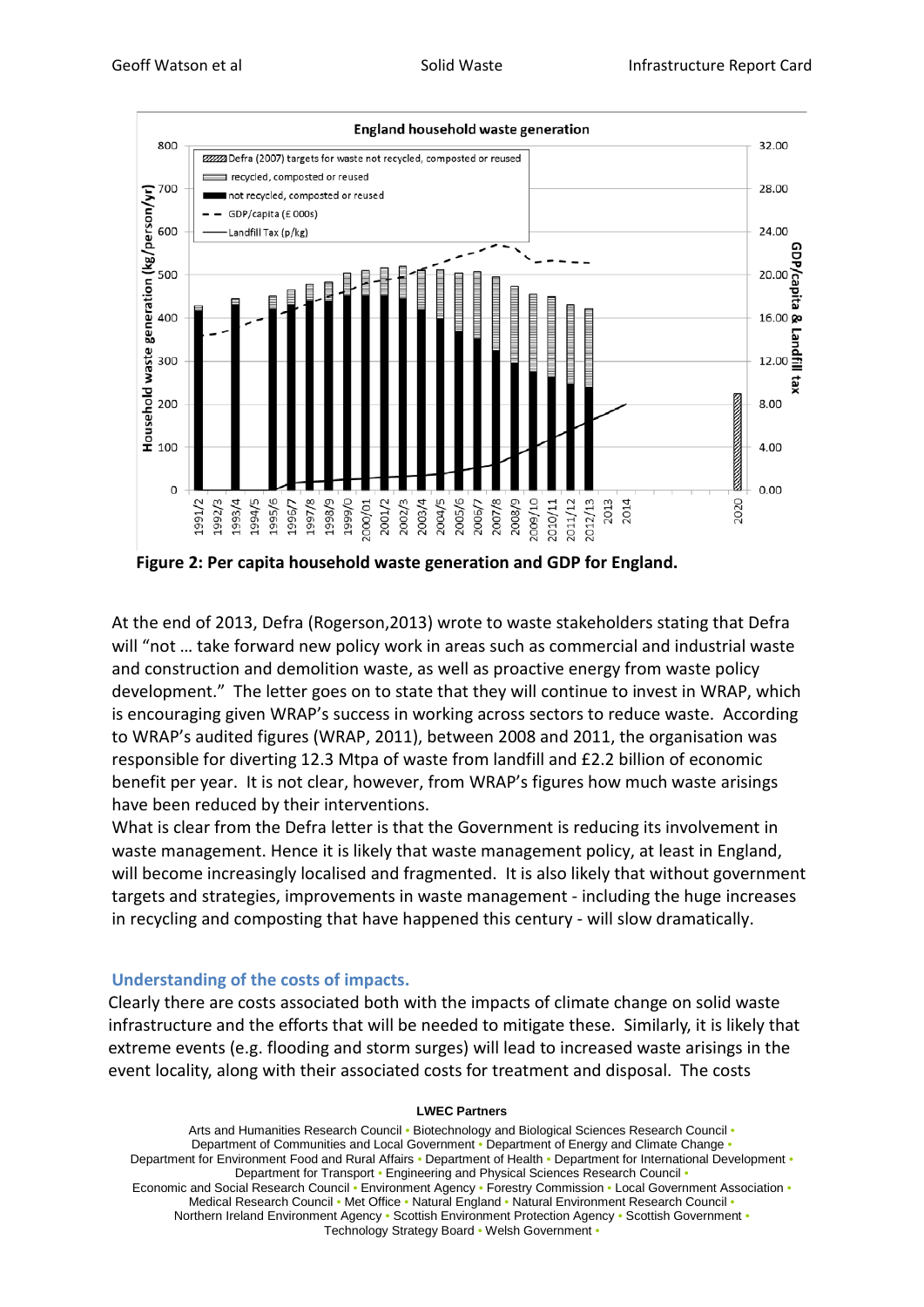associated with the latter tend to get lost in the overall costs of clean-up. For future infrastructure, it is clear that climate change will be taken into account during the planning stages and is likely to influence the siting of waste facilities and if necessary, stipulate means for the mitigation of climate related hazards e.g. bunds to reduce flood risk.

Winne *et al.* (2012) identified several impacts on UK waste management provision arising from climate change outside the UK, however with the exception of the impacts on the shipping of recyclables and RDF, it seems likely that these will not cause significant issues in the UK.

Disruption of the UK transport network will affect both the collection and transportation of wastes although it is not clear what the effects or costs will be to the waste sector. Disruptions to collections are likely to be localised.

### **Confidence in the science.**

Table 1 shows the likely effects of climate change on the solid waste sector along with the confidence in the likelihood of the climate-related events.

**Table 2: effects on solid waste management and infrastructure due to climate change and confidence in their likelihood.**

| <b>Climate Factor</b>                                                    | <b>Effect</b>                                           | <b>Confidence</b> |  |
|--------------------------------------------------------------------------|---------------------------------------------------------|-------------------|--|
| Increased winter<br>rainfall and/or<br>increased peak<br>winter rainfall | Increased waste arisings due to flood events            | High              |  |
|                                                                          | Disruption to transport network due to flooding         | High              |  |
|                                                                          | Flooding of landfill sites leading to increased risk of | High              |  |
|                                                                          | groundwater and/or surface water contamination          |                   |  |
|                                                                          | Flooding of waste facilities leading to ground and /or  | Med               |  |
|                                                                          | surface water contamination                             |                   |  |
|                                                                          | Disruption of energy supply leading to breaks in waste  | Med               |  |
|                                                                          | treatment services                                      |                   |  |
| Increased                                                                | Increased storm damage to waste facilities              | High              |  |
| frequency of                                                             | Disruption to transport network                         |                   |  |
| winter storms                                                            |                                                         | High              |  |
| Sea level rise and                                                       | Exposure of historic coastal landfill sites leading to  | High              |  |
| increases in storm                                                       | pollution events                                        |                   |  |
| surge                                                                    | Disruption to marine transportation of wastes           | Med/High          |  |
|                                                                          | Increased incidents of landfill fires                   | Med               |  |
|                                                                          | Increased incidents of fires in other waste facilities  | Med               |  |
| Higher summer                                                            | More frequent waste collection required to reduce       |                   |  |
| temperatures                                                             | problems with vermin and odour                          | Med               |  |
|                                                                          | Disruption to transport network (e.g. rail buckling,    |                   |  |
|                                                                          | highway damage)                                         | Med/High          |  |
| Increased                                                                | Shortage of water for AD and composting                 | Med               |  |
| frequency of                                                             | Disruption to river and/or canal transportation due to  | Med               |  |

#### **LWEC Partners**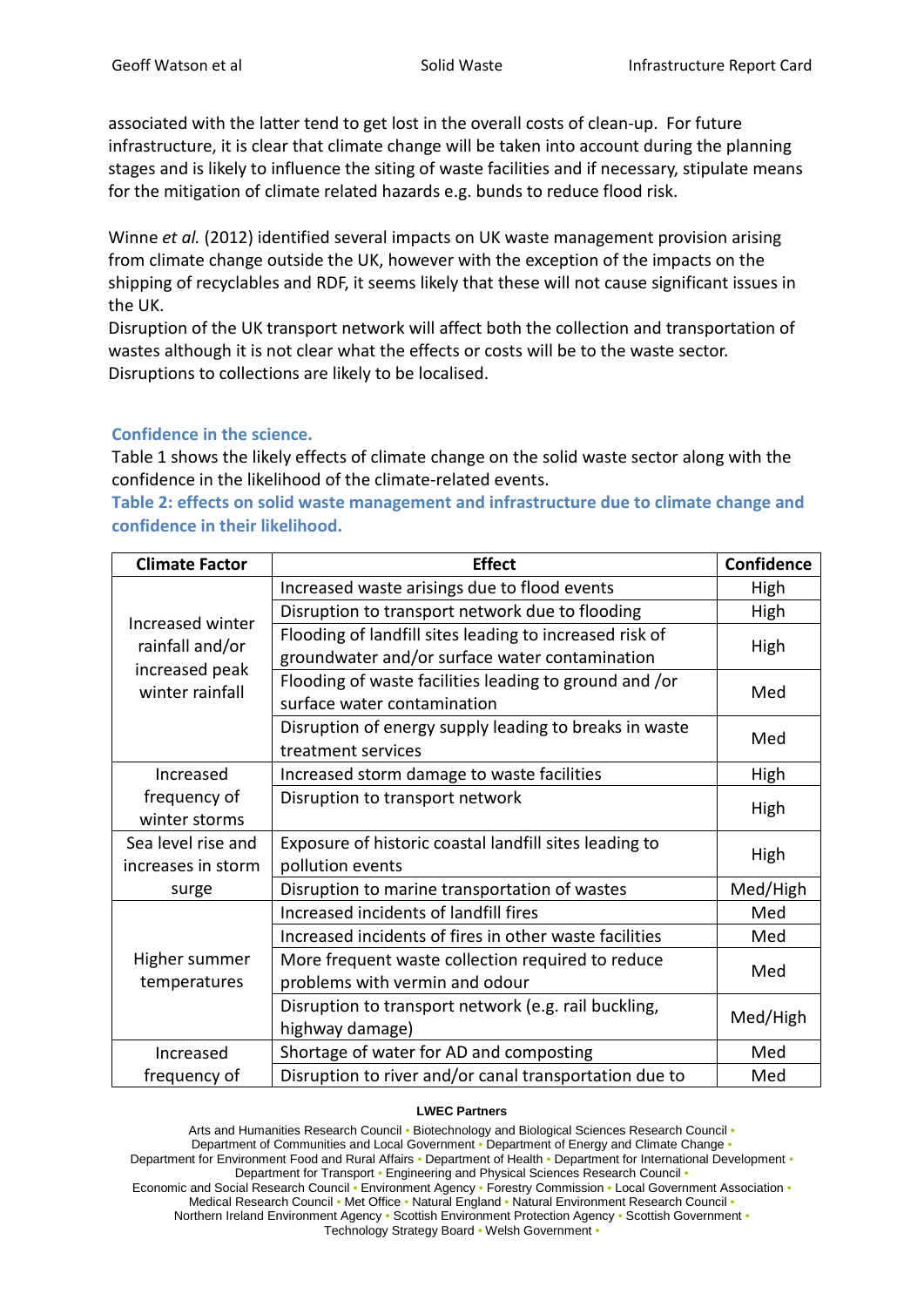| periods of drought   reduced water levels           |         |
|-----------------------------------------------------|---------|
| Reduced river levels may lead to reduction in water | Low/Med |
| available for cooling EfW plant                     |         |

### **Research gaps and priorities**

The 2012 Climate Change Risk Assessment (Defra, 2012b) did not include any assessment of solid waste infrastructure but stated that it "was not identified as a priority area as part of this first CCRA". The Environment Agency has a document listing flood risks to regulated waste sites but this is not publicly available so it is unclear whether it lists risks to closed landfill sites which may number as many as 25 000 according to some sources (ESI, 2009). Many of these landfills are old and likely to be very largely inert; however, the EA regulates 2 600 of which 2 100 have closed in recent times, many of which will still be chemically and biologically active and hence capable of polluting the surrounding environment. It may be that research is needed to identify those at greatest risk.

There appears to have been little study on the economic effects of climate change on the waste sector or the sector's resilience to changing climate. Winne *et al.* (2012) recommended that "the waste sector should be included within future cross-Government work exploring interdependencies and climate resilience".

Further work is needed to quantify the likely frequency of some of the incidents described earlier.

There is a need for further research on the effects of flooding on both the magnitude of flood related waste arisings and their composition which is likely to differ significantly from the normal waste stream.

### **Conclusions**

It has been seen that changes in the climate and the weather will affect the solid waste infrastructure. It is likely that the main effects to the solid waste sector will be due to localised disruption of the transport networks affecting collection and transportation of wastes. Flooding is likely to lead to a localised increase in waste arisings. These flood events are likely to become more frequent. Disruptions to the supply of wastes to energy generating waste facilities (e.g. AD and EfW plant) could lead to a cessation of energy generation and hence a reduction of supply to the grid.

Increases in the summer temperature may require changes to collection practices towards the end of the century. Further research is needed to quantify the increase in waste arisings due to flood events and to determine the costs to increase the resilience of the waste sector.

#### **LWEC Partners**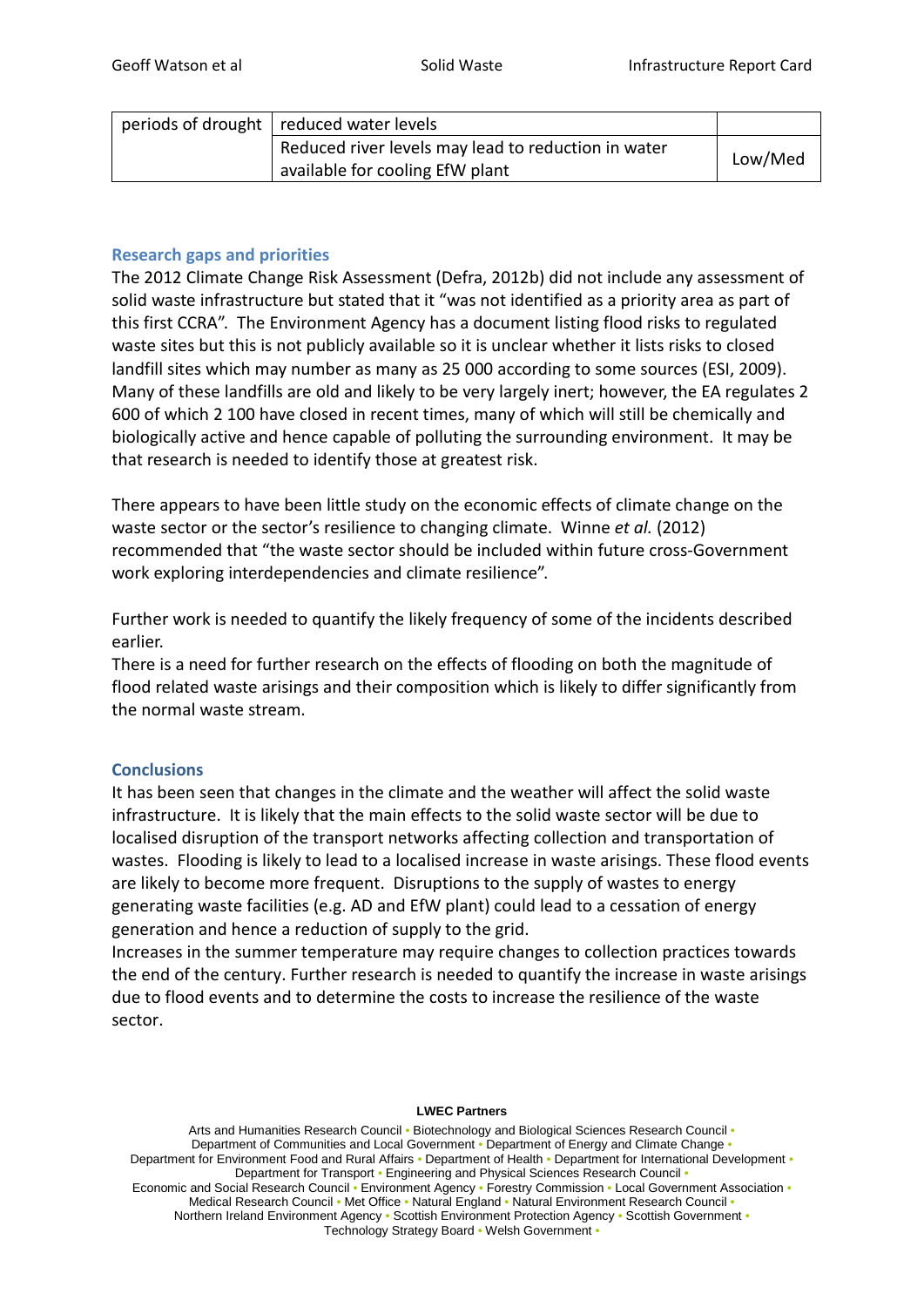# **References:**

- **Bebb, J. & Kersey, J**. (2003). *Potential impacts of climate change on waste management*, Environment Agency, Bristol.
- **Brown, K. A., Smith, A., Burnley, S. J., Campbell, D. J. V., King, K. & Milton, M. J. T. (1993).** *Methane emissions from UK landfills*. AEA Technology, London.
- **Chancerel, R. (2008).** *A Preliminary Investigation of the Risks Associated with Marine Hazards for Coastal Waste Sites in the South East of England over the 21st Century.* MSc, University of Southampton.
- **Cooper, N. J., Bower, G., Tyson, R., Flikweert, J. J., Rayner, S. & Dhv, H. A. O. R. H. (2012).** CIRIA 718: Guidance on the management of landfill sites and land contamination on eroding or low-lying coastlines London: CIRIA.
- **Date, W. (2013)** *Sharp rise in RDF exports during 2012* [Online]. Available: http://www.letsrecycle.com/news/latest-news/energy/sharp-rise-in-rdf-exportsduring-2012. [Accessed 11/3/13].
- **Date, W. (2014).** *RDF exports top 1.5 million tonnes in 2013* [Online]. Letsrecycle.com. Available: http://www.letsrecycle.com/news/latest-news/energy/rdf-exports-top-1.5m-tonnes-in-2013.
- **DECC (2013).** *Renewable sources of energy: chapter 6, Digest of United Kingdom energy statistics (DUKES).* Department for Energy & Climate Change, HMSO, London.
- **Defra (2007).** *Waste Strategy for England 2007*. Department for the Environment, Food and Rural Affairs, HMSO, London. p.127.
- **Defra (2011a).** Climate resilient infrastructure: preparing infrastructure for a changing climate. The Stationery Office, London.
- **Defra (2011b).** *Government review of waste policy in England 2011*. Department for Environment, Food and Rural Affairs. London.
- **Defra (2012a).** *Resource security action plan: making the most of valuable materials*. Department for Environment, Food and Rural Affairs. London.
- **Defra (2012b).** *The UK Climate Change Risk Assessment 2012 Evidence Report* Defra, London. HMSO.
- **Defra (2013).** *The National Adaptation Programme - Making the country resilient to a changing climate*. Defra, London: The Stationery Office.
- **Defra (2014a).** *Reducing and managing waste.* [Online] <https://www.gov.uk/government/policies/reducing-and-managing-waste> [Accessed 30 May 2014]
- **Defra (2014b).** *Energy from Waste: A guide to the debate*. Defra, London. The Stationery Office.
- **DETR (2000).** *Waste Strategy 2000*. Department for Environment, Transport and the Regions, HMSO, London. p.54.
- **EA (2010a)**. *Closed landfill initial screening exercise*. Environment Agency, Bristol.

# **LWEC Partners**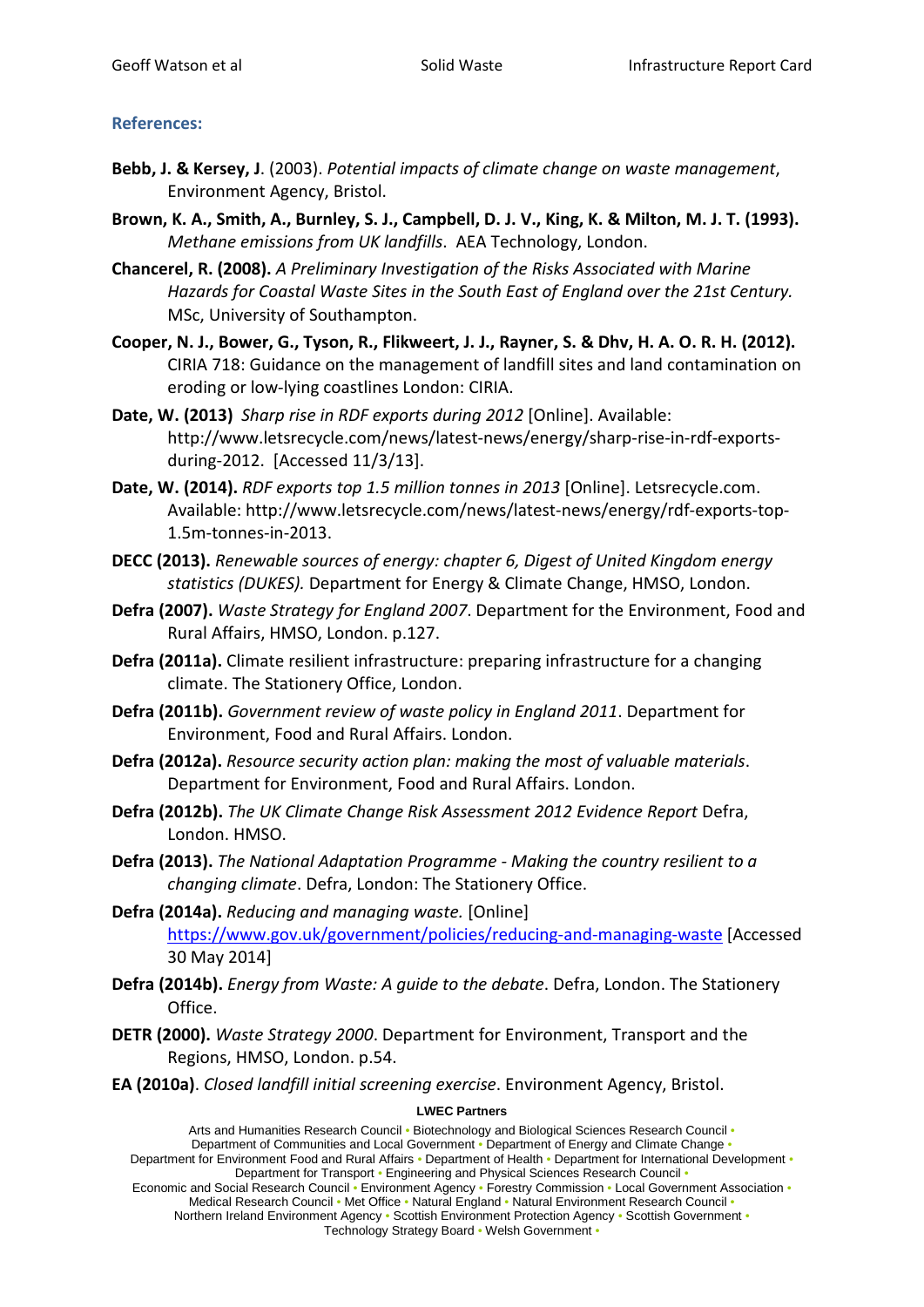**EA (2010b).** *Update 2 regulation of closed landfills*. Environment Agency, Bristol.

**EC (1999).** *Directive 1999/31/EC on the Landfill of Waste*. Official Journal of the European Communities.

**EC (2011).** *Roadmap to a resource efficient Europe*. European Commission, Brussels

**ESI (2009)**. *A number of recent developments will affect the management of closed landfills*  [Online]. Available: http://esinternational.com/news/closed-landfills/ [Accessed 20 May 2014].

**EU (2000).** *Waste incineration directive*. 2000/76/EC. Official Journal of the European Union.

- **EU (2008).** *Directive 2008/98/EC on waste*. Official Journal of the European Union.
- F**oss-Smith, P. (2010)** *Understanding landfill fires.* Waste management World. [Online] [http://www.waste-management-world.com/articles/print/volume-11/issue-](http://www.waste-management-world.com/articles/print/volume-11/issue-4/Features/understanding-landfill-fires.html)[4/Features/understanding-landfill-fires.html](http://www.waste-management-world.com/articles/print/volume-11/issue-4/Features/understanding-landfill-fires.html)
- **Geysen, D., Jones, P., Van Acker, K., Van Passel, S., Crabs, M., Eyckmans, J., De Blonde, M., Vrancken, K., Laenen, B., Laevers, P., Ballard, M., Bijnens, S., Sips, K., Umans, L. And Roos, J. (2009)**. Enhanced landfill mining - a future perspective of landfilling, in *Proceedings Sardinia 2009, Twelth International Waste Management and Landfill Symposium*. 2009. S. Margherita di Pula, Cagliari, Italy: CISA, Environmental Sanitary Engineering Centre, Italy.
- **Hall, D. H., Gronow, J. R., R., S. & Blakey, N. (2004)**. Achieving equilibrium status and sustainable landfill — the holy grail? *Waste 2004 Conference Integrated Waste Management and Pollution Control: Policy and Practice, Research and Solutions.* Stratford-upon-Avon, Warwickshire: The Waste Conference Limited.
- **Hall, J. W., Henriques, J. J., Hickford, A. J. & Nicholls R. J. (eds)** (2012). *A Fast Track Analysis of strategies for infrastructure provision in Great Britain: Technical report*. Environmental Change Institute, University of Oxford.
- **Hall, J., Henriques, J., Hickford, A., Nicholls, R., Baruah, P., Birkin, M., Chaudry, M., Curtis, T., Eyre, N., Jones, C., Kilsby, C., Leathard, A., Lorenz, A., Malleson, N., McLeod, F., Powrie, W., Preston, J., Rai, N., Street, R., Stringfellow, A., Thoung, C., Tyler, P.,Velykiene, R., Watson, G., and Watson, J.** (2014). *Assessing the Long-Term Performance of Cross-Sectoral Strategies for National Infrastructure.* J. Infrastruct. Syst.*,* ASCE.
- **Hudson, J. & Fulford, J. (2013).** *Arson about?* [Online]. Available: <http://www.isonomia.co.uk/?p=2242>
- **Jenkins, G. J., Murphy, J. M., Sexton, D. M. H., Lowe, J. A., Jones, P. and Kilsby, C. G. (2009).** *UK Climate Projections: Briefing report*. Met Office Hadley Centre, Exeter, UK.
- **Laner, D., Fellner, J. & Brunner, P. H. (2009).** Flooding of municipal solid waste landfills An environmental hazard? *Science of The Total Environment,* 407**,** 3674-3680.
- **Moqbel, S., Reinhart, D. & Chen, R.-H**. **(2010)**. Factors influencing spontaneous combustion of solid waste. *Waste Management,* 30**,** 1600-1607.

### **LWEC Partners**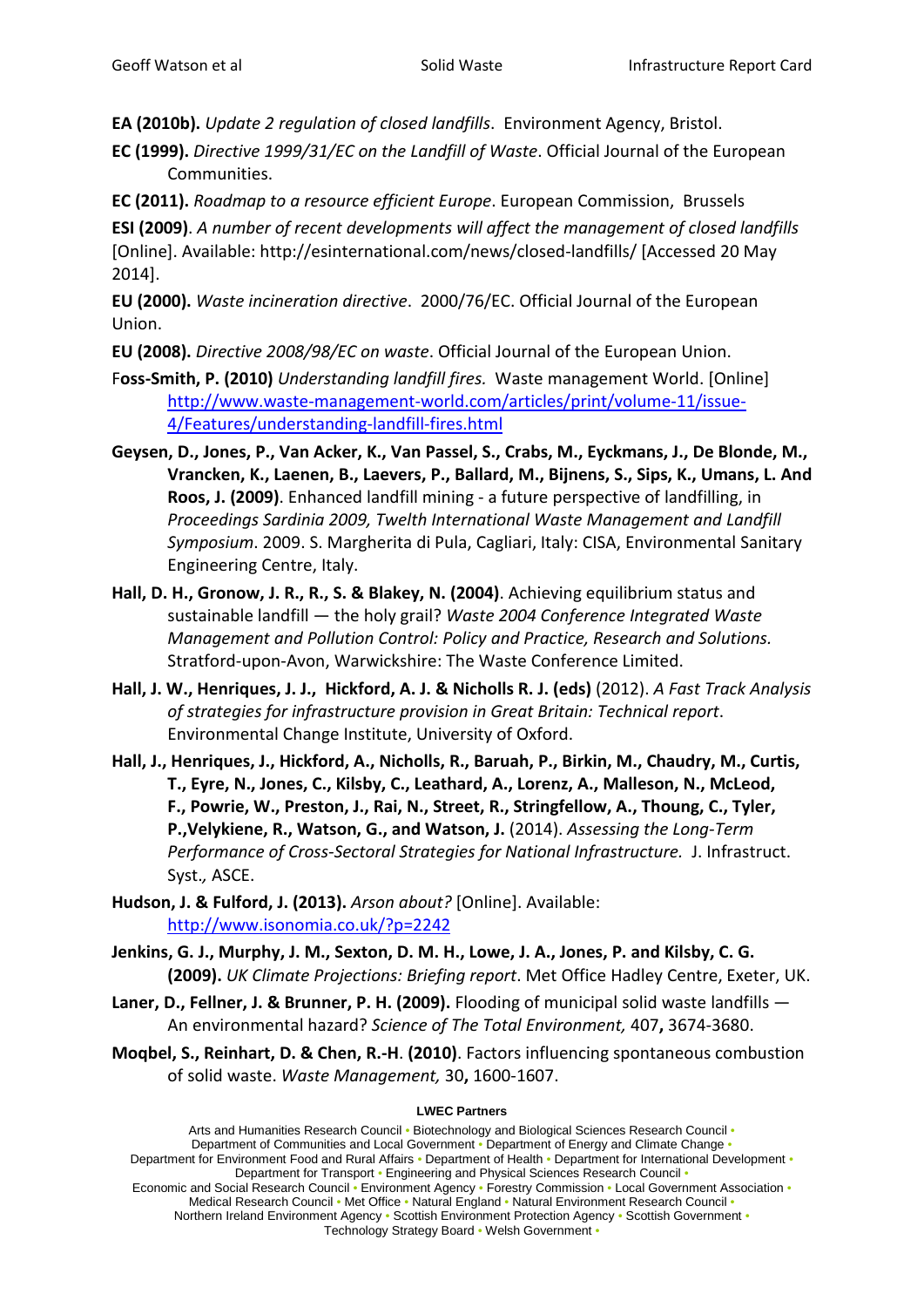- **NERC (2008)**. *Scientists to probe landfill exposed by coastal erosion* [Online]. Available: http://planetearth.nerc.ac.uk/news/story.aspx?id=205 20 May 2014].
- **OECD (2012).** *Working party on resource productivity and waste: Sustainable materials management - a synthesis*. OECD
- **POWRIE, W. & DACOMBE, P. 2006.** Sustainable waste management—what and how? *Waste and Resource Management,* 159**,** 101-116.
- **Pritchard, O**., **Hallett, S. and Farewell, T. (2014).** Cracking up in Lincolnshire*. Geoscientist*, 24, 2, 14-19.
- **Rogerson, D. (2013)**. Letter from Dan Rogerson to waste stakeholders dated 6/11/13 downloaded from [https://www.gov.uk/government/uploads/system/uploads/attachment\\_data/file/25](https://www.gov.uk/government/uploads/system/uploads/attachment_data/file/255508/waste-stakeholder-letter-131106.pdf) [5508/waste-stakeholder-letter-131106.pdf](https://www.gov.uk/government/uploads/system/uploads/attachment_data/file/255508/waste-stakeholder-letter-131106.pdf) 14/1/14

**Ryan, S. (2012).** *Interactive: Map of fires at recycling centres.* [Online]. Available: http://www.mrw.co.uk/news/interactive-map-of-fires-at-recycling-centres-thisyear/8640581.article

- **Sinton, P. & Greenwood, R. (2009)**. *Tees Valley – Energy from Waste Facility 2009 Annual Performance Report*. Sita.
- **Sloley, C. (2011)**. *Chinese demand for paper and plastics slows* [Online]. Available: http://www.letsrecycle.com/news/latest-news/paper/chinese-demand-for-paperand-plastics-slows [Accessed 19/5/14.
- **SLR (2005).** Delivering key waste management infrastructure: lessons learned from Europe. Chartered Institute of Waste Management, London.
- **Smith, A., Brown, K., Ogilvie, S., Rushton, K. & Bates, J. (2001).** *Waste management options and climate change: Final report to the European Commission*, European Commission.
- **Tran, M., Hall, J., Hickford, A., Nicholls, R., Alderson, D., Barr, S., Baruah, P., Beavan, R., Birkin, M., Blainey, S., Byers, E., Chaudry, M., Curtis, T., Ebrahimy, R., Eyre, N., Hiteva, R., Jenkins, N., Jones, C., Kilsby, C., Leathard, A., Manning, L., Otto, A., Oughton, E., Powrie, W., Preston, J., Qadrdan, M., Thoung, C., Tyler, P., Watson, J., Watson, G. and Zuo, C. (2014)**. *National infrastructure assessment: Analysis of options for infrastructure provision in Great Britain, Interim results*. Environmental Change Institute, University of Oxford.
- **UKCP09 (2009)** *UK Climate Projections 2009*. From: <http://ukclimateprojections.defra.gov.uk/>
- **White, J. K., Beaven, R. P., Powrie, W. & Knox, K. (2011)**. Leachate recirculation in a landfill: some insights obtained from the development of a simple 1-D model. *Waste Management,* 31**,** 1210-1221.
- **Wilby, R. L., Hedger, M. & Orr, H. (2005)**. Climate change impacts and adaptation: A science agenda for the Environment Agency of England and Wales. *Weather,* 60**,** 206-211.

#### **LWEC Partners**

Arts and Humanities Research Council • Biotechnology and Biological Sciences Research Council • Department of Communities and Local Government • Department of Energy and Climate Change • Department for Environment Food and Rural Affairs • Department of Health • Department for International Development • Department for Transport • Engineering and Physical Sciences Research Council • Economic and Social Research Council • Environment Agency • Forestry Commission • Local Government Association • Medical Research Council • Met Office • Natural England • Natural Environment Research Council • Northern Ireland Environment Agency • Scottish Environment Protection Agency • Scottish Government • Technology Strategy Board • Welsh Government •